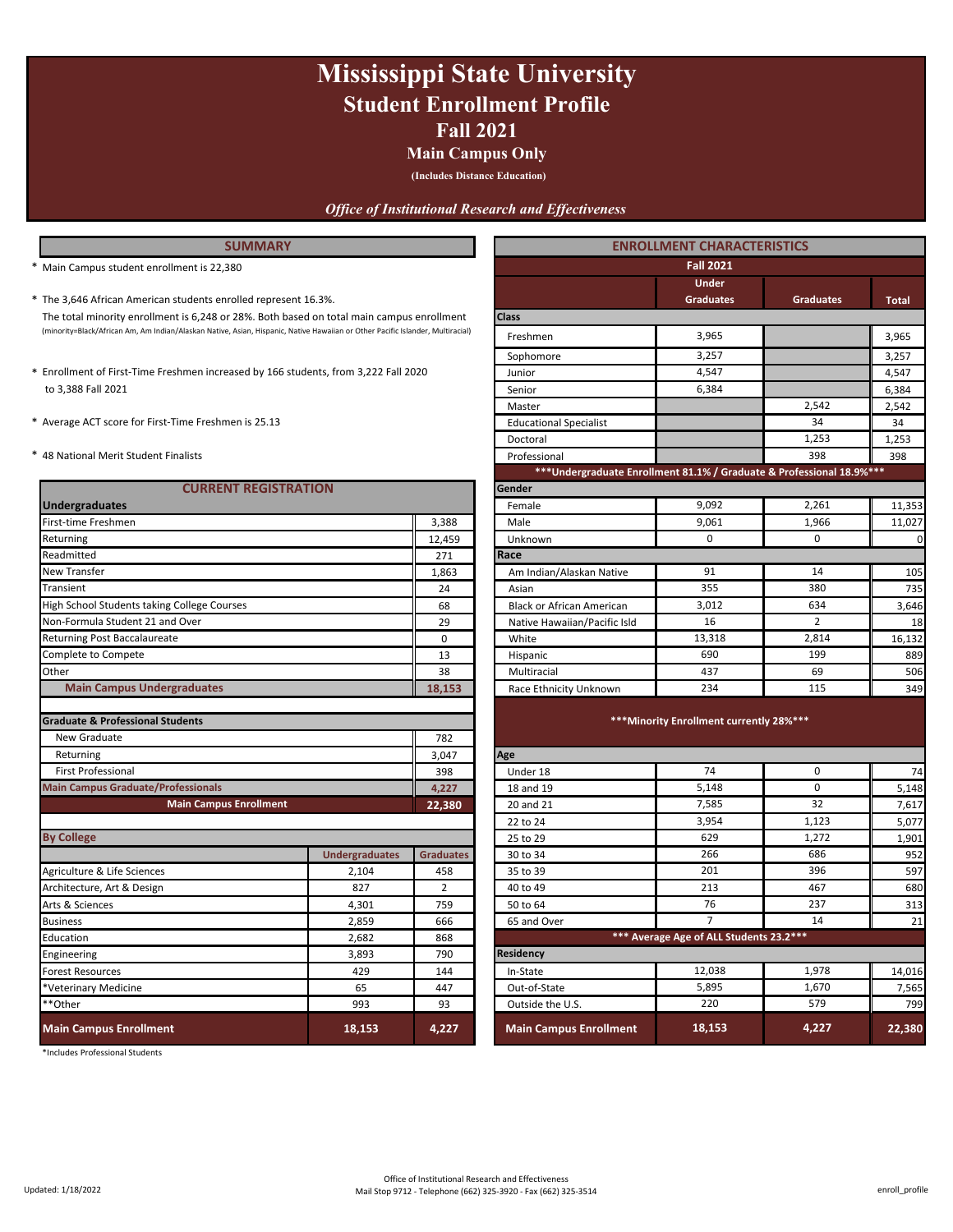|                                         |                                                             | <b>ENROLLMENT TRENDS</b> | <b>COMMUNITY COLLEGES</b> |                                                                                                                          |
|-----------------------------------------|-------------------------------------------------------------|--------------------------|---------------------------|--------------------------------------------------------------------------------------------------------------------------|
|                                         | * Mississippi Counties with the highest student enrollment: |                          |                           |                                                                                                                          |
| Madison                                 | 1.197                                                       | DeSoto                   | 959                       | * Total of 1,863 new transfer students enrolled for Fall 202<br>1,411 were from Mississippi Community Colleges, compared |
| Rankin                                  | 1.103                                                       | Hinds                    | 753                       | semester.                                                                                                                |
| Oktibbeha                               | 1.058                                                       | Harrison                 | 666                       |                                                                                                                          |
|                                         |                                                             |                          |                           | <b>NEW TRANSFERS</b>                                                                                                     |
| * Students enrolled in adjacent states: |                                                             |                          |                           | <b>From Mississippi Community Colleges</b>                                                                               |
|                                         |                                                             |                          |                           | Coahoma Community College                                                                                                |
|                                         |                                                             |                          |                           |                                                                                                                          |

| Alabama   | 1.582 | Louisiana | 444 |
|-----------|-------|-----------|-----|
| Tennessee | 1.532 | Arkansas  | 235 |

#### Nepal 55 India 1992 - Rangladesh 1993 - Bangladesh 1994 - Analysis ang ka-2014 - Analysis ang ka-2014 - Analysis ang ka-Morocco **\* Currently, students are enrolled from 86 countries. The following have the largest enrollment:**

China 72 Nigeria 42

|      |                               |              |                                         | <b>TWO LITERS CIVILISSISSIPPI</b> COMMUNITY CONCRET                              |                            | <b>110</b> |     |
|------|-------------------------------|--------------|-----------------------------------------|----------------------------------------------------------------------------------|----------------------------|------------|-----|
|      | <b>MAIN CAMPUS ENROLLMENT</b> |              | Northwest Mississippi Community College |                                                                                  | 111                        |            |     |
|      | <b>Fall Semesters</b>         |              | Pearl River Community College           |                                                                                  |                            | 55         |     |
|      |                               | Graduates/   |                                         | Southwest Mississippi Community College                                          |                            | 26         |     |
| Year | <b>Undergraduates</b>         | Professional | <b>Total</b>                            |                                                                                  |                            |            |     |
| 2009 | 14,135                        | 3,857        | 17,992                                  |                                                                                  |                            |            |     |
| 2010 | 15,073                        | 3,962        | 19,035                                  |                                                                                  |                            |            |     |
| 2011 | 15,845                        | 3,985        | 19,830                                  | <b>ACT INFORMATION</b>                                                           |                            |            |     |
| 2012 | 15,944                        | 3,866        | 19,810                                  | * First-time freshmen enrollment increased from 3,222 for Fall 2020 to 3,388 for |                            |            |     |
| 2013 | 15,996                        | 3,643        | 19,639                                  | Fall 2021. The average ACT score of first-time freshmen is 25.13.                |                            |            |     |
| 2014 | 16,128                        | 3,507        | 19,635                                  |                                                                                  |                            |            |     |
| 2015 | 17,053                        | 3,376        | 20,429                                  |                                                                                  |                            |            |     |
| 2016 | 17,687                        | 3,440        | 21,127                                  |                                                                                  | <b>ACT COMPOSITE SCORE</b> |            |     |
| 2017 | 17,859                        | 3,494        | 21,353                                  | Category                                                                         | Average                    | High       | Low |
| 2018 | 17,974                        | 3,354        | 21,328                                  | <b>Total First-time Freshmen</b>                                                 | 25.1                       | 36         | 11  |
| 2019 | 18,298                        | 3,303        | 21,601                                  | <b>First-time Males</b>                                                          | 25.7                       | 36         | 11  |
| 2020 | 18,331                        | 3,941        | 22,272                                  | <b>First-time Females</b>                                                        | 24.6                       | 36         | 11  |
| 2021 | 18,153                        | 4,227        | 22,380                                  |                                                                                  |                            |            |     |
|      |                               |              |                                         |                                                                                  |                            |            |     |

|                        | Fall  | Fall  | Fall  | Fall  | Fall  | Fall  |
|------------------------|-------|-------|-------|-------|-------|-------|
|                        | 2021  | 2020  | 2019  | 2018  | 2017  | 2016  |
|                        | %     | %     | %     | %     | %     | %     |
| Am Ind/Alaskan Native  | 0.51  | 0.51  | 0.50  | 0.47  | 0.44  | 0.36  |
| Asian                  | 3.23  | 3.23  | 3.50  | 3.58  | 3.37  | 1.34  |
| Black/African Am       | 17.10 | 17.10 | 16.69 | 17.89 | 18.61 | 18.19 |
| Native Hawaiian/Pac Is | 0.08  | 0.08  | 0.08  | 0.08  | 0.09  | 0.08  |
| White                  | 72.02 | 72.02 | 73.02 | 72.06 | 71.68 | 70.93 |
| Hispanic               | 3.68  | 3.68  | 3.42  | 3.29  | 3.06  | 2.75  |
| Multiracial            | 2.17  | 2.17  | 2.00  | 1.83  | 1.75  | 1.56  |
| Non-Resident Alien     | $***$ | $* *$ | $***$ | $***$ | $***$ | 3.68  |
| Race/Ethnic Unknown    | 1.21  | 1.21  | 0.80  | 0.79  | 1.01  | 0.40  |

\*\* Per IHL, we no longer report Non-Resident as a race group

\* The highest undergraduate program enrollment is in Kinesiology (KINE) with 1,148 students, followed by Business Administration (BUAD) with 1,104 students.

- \* The professional student enrollment in Veterinary Medicine (DVM) is 398
- \* Undeclared, undergraduate enrollment (UND) is 740
- \* Unclassified, graduate enrollment (UNC) is 85

#### **COMMUNITY COLLEGES**

\* Total of 1,863 new transfer students enrolled for Fall 2021 semester. Of those, 1,411 were from Mississippi Community Colleges, compared to 1,406 for Fall 2020 Hinds 5. The semester of the semester. The semester of the semester of the semester.

|                       |                                              |     | <b>NEW TRANSFERS</b>                       |     |
|-----------------------|----------------------------------------------|-----|--------------------------------------------|-----|
|                       |                                              |     | <b>From Mississippi Community Colleges</b> |     |
|                       |                                              |     | Coahoma Community College                  | 8   |
|                       | Louisiana                                    | 444 | Copiah-Lincoln Community College           | 51  |
|                       | Arkansas                                     | 235 | <b>East Central Community College</b>      | 102 |
|                       |                                              |     | East Mississippi Community College         | 132 |
|                       | 86 countries. The following have the largest |     | <b>Hinds Community College</b>             | 136 |
|                       |                                              |     | <b>Holmes Community College</b>            | 186 |
|                       | Morocco                                      | 55  | Itawamba Community College                 | 175 |
|                       | Bangladesh                                   | 49  | Jones County Junior College                | 105 |
|                       | Nigeria                                      | 42  | <b>Meridian Community College</b>          | 65  |
|                       |                                              |     | Mississippi Delta Community College        | 21  |
|                       |                                              |     | Mississippi Gulf Coast Community College   | 120 |
|                       |                                              |     | Northeast Mississippi Community College    | 118 |
|                       | <b>AMPUS ENROLLMENT</b>                      |     | Northwest Mississippi Community College    | 111 |
| <b>Fall Semesters</b> |                                              |     | Pearl River Community College              | 55  |
|                       | Graduates/                                   |     | Southwest Mississippi Community College    | 26  |

#### **ACT INFORMATION**

| <b>ACT COMPOSITE SCORE</b>       |         |      |     |  |  |  |  |
|----------------------------------|---------|------|-----|--|--|--|--|
| Category                         | Average | High | Low |  |  |  |  |
| <b>Total First-time Freshmen</b> | 25.1    | 36   |     |  |  |  |  |
| <b>First-time Males</b>          | 25.7    | 36   |     |  |  |  |  |
| <b>First-time Females</b>        | 24.6    | 36   |     |  |  |  |  |

| <b>Average Score by Section</b>   |      |
|-----------------------------------|------|
| English                           | 25.4 |
| <b>Mathematics</b>                | 23.6 |
| Reading                           | 26.3 |
| <b>Natural Science</b>            | 25.0 |
|                                   |      |
| <b>Average Score by Race</b>      |      |
| Am Indian/Alaskan Native          | 23.0 |
| Asian                             | 27.9 |
| <b>Black or African American</b>  | 20.4 |
| Native Hawaiian/Pac Is            | 22.0 |
| White                             | 26.3 |
| Hispanic                          | 24.6 |
| Multiracial                       | 24.6 |
| Race/Ethnic Unknown               | 25.7 |
|                                   |      |
| <b>Average Score by Residency</b> |      |
| In-State                          | 24.7 |
| Out-of-State                      | 25.7 |
| Outside the U.S.                  | 27.2 |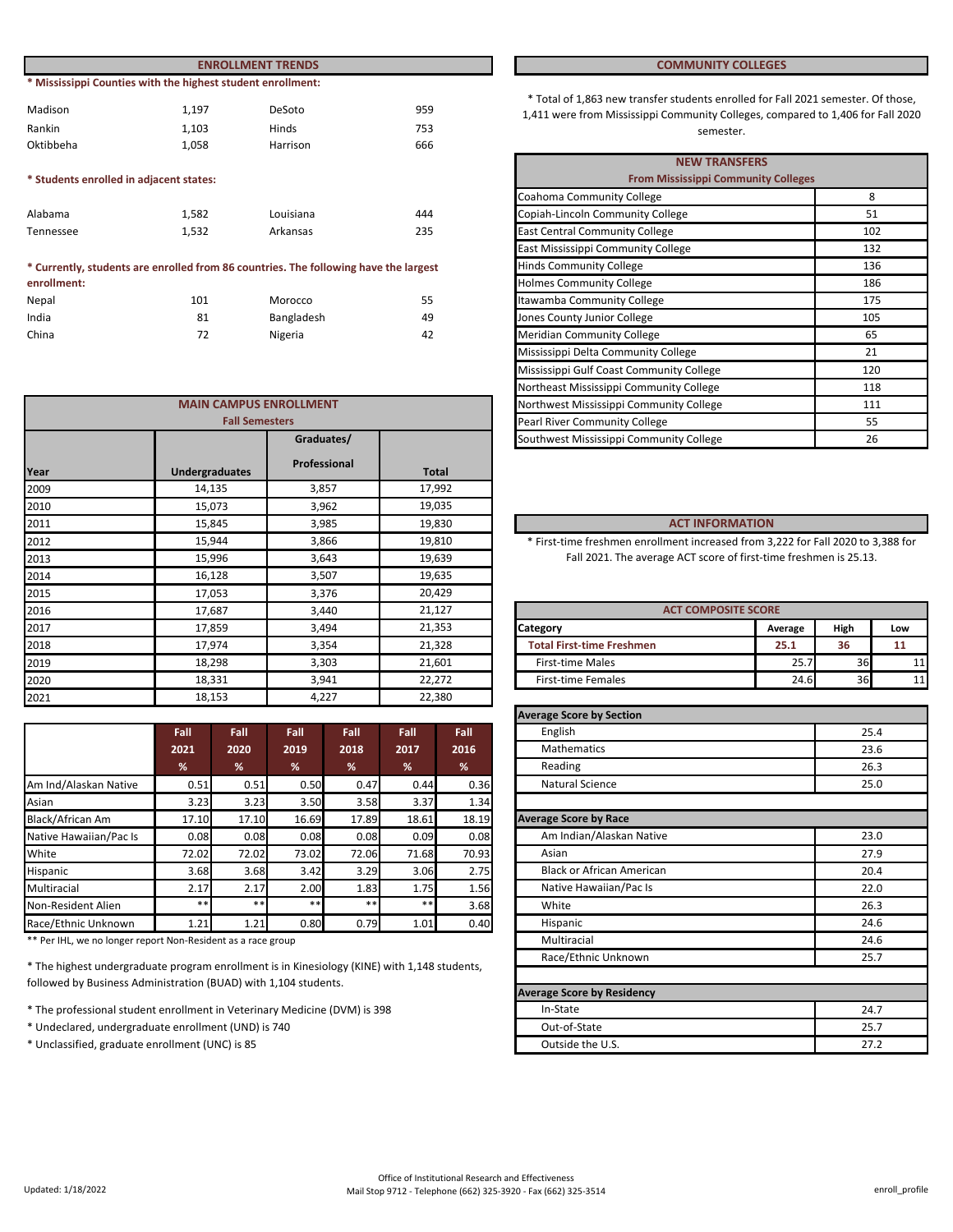# **Enrollment by College by Major Main Campus Only**

**(includes Distance Education)**

#### **Fall 2021**

| <b>College/School</b>                  | <b>Major Code</b>                                       | <b>Major</b>                              | Undergraduate  | <b>Graduate</b> | <b>Total</b>   |
|----------------------------------------|---------------------------------------------------------|-------------------------------------------|----------------|-----------------|----------------|
| <b>Agriculture &amp; Life Sciences</b> |                                                         |                                           |                |                 |                |
|                                        | ADS                                                     | Animal & Dairy Science                    | 457            |                 | 457            |
|                                        | AEE                                                     | Ag Extension Education                    |                | 30              | 30             |
|                                        | <b>AELC</b>                                             | Ag Educ, Leadership & Comm                | 72             |                 | 72             |
|                                        | AETB                                                    | Agri Engineering Technology & Business    | 97             |                 | 97             |
|                                        | AGB                                                     | Agribusiness                              | 179            |                 | 179            |
|                                        | <b>AGBM</b>                                             | Agribusiness Management                   |                | 35              | 35             |
|                                        | <b>AGN</b>                                              | Agronomy                                  | 93             |                 | 93             |
|                                        | AGR                                                     | Agriculture                               |                | 54              | 54             |
|                                        | <b>AGRI</b>                                             | Agriculture                               |                | 16              | 16             |
|                                        | AGS                                                     | <b>Agricultural Science</b>               | 81             | 39              | 120            |
|                                        | AIS                                                     | <b>Agricultural Information Sciences</b>  | $\mathbf{1}$   |                 | $\mathbf{1}$   |
|                                        | ALSC                                                    | Agricultural Life Sciences                |                | 19              | 19             |
|                                        | <b>BCH</b>                                              | Biochemistry                              | 467            |                 | 467            |
|                                        | <b>CULY</b>                                             | Culinology                                | 19             |                 | 19             |
|                                        | EEM                                                     | Environmental Economics & Mgt             | $\overline{7}$ |                 | $\overline{7}$ |
|                                        | EES                                                     | Environmental Economics & Mgt             | 6              |                 | 6              |
|                                        | EI                                                      | Early Intervention                        |                | 28              | 28             |
|                                        | ESAS                                                    | Environmental Sci in Ag System            | 8              |                 | 8              |
|                                        | <b>FDM</b>                                              | Fashion Design & Merchandising            | 153            | $\overline{7}$  | 160            |
|                                        | <b>FSNH</b>                                             | Food Science, Nutrition, Health Promotion | 131            |                 | 131            |
|                                        | <b>HDFS</b>                                             | Human Development & Family Sci            | 135            | 30              | 165            |
|                                        | HO                                                      | Horticulture                              | 55             |                 | 55             |
|                                        | LA                                                      | Landscape Architecture                    | 68             | $\overline{7}$  | 75             |
|                                        | LAC                                                     | Landscape Contracting                     | 33             |                 | 33             |
|                                        | LFSC<br><b>MOLB</b>                                     | Life Sciences<br><b>Molecular Biology</b> |                | 17              | 17             |
|                                        |                                                         | Food Science, Nutrition, Health Promotion |                | $\overline{4}$  | 4              |
|                                        | <b>NFSH</b><br>PO                                       | <b>Poultry Science</b>                    |                | 85              | 85             |
|                                        | PSS                                                     | Plant & Soil Sciences                     | 42             | 87              | 42<br>87       |
|                                        | <b>Total Main CampusAgriculture &amp; Life Sciences</b> |                                           | 2,104          | 458             | 2,562          |
| Achiteture, Art & Design               |                                                         |                                           |                |                 |                |
|                                        | ARC                                                     | Architecture                              | 227            |                 | 227            |
|                                        | ART                                                     | Art                                       | 91             |                 | 91             |
|                                        | <b>BCS</b>                                              | <b>Building Construction Science</b>      | 207            |                 | 207            |
|                                        | <b>HIPR</b>                                             | <b>Historic Preservation</b>              |                | $\overline{2}$  | $\overline{2}$ |
|                                        | ID                                                      | <b>Interior Design</b>                    | 173            |                 | 173            |
|                                        | <b>UART</b>                                             | Undeclared-Art                            | 129            |                 | 129            |
|                                        | Total Main Campus Achiteture, Art & Design              |                                           | 827            | $\overline{2}$  | 829            |
| <b>Arts &amp; Sciences</b>             |                                                         |                                           |                |                 |                |
|                                        | AN                                                      | Anthropology                              | 62             |                 | 62             |
|                                        | APAN                                                    | Applied Anthropology                      |                | 31              | 31             |
|                                        | APSY                                                    | Applied Psychology                        |                | 46              | 46             |
|                                        | <b>BIO</b>                                              | <b>Biological Sciences</b>                | 896            | 40              | 936            |
|                                        | <b>BSIS</b>                                             | <b>Interdisciplinary Studies</b>          | 236            |                 | 236            |
|                                        | $\mathsf{CH}% \left( \mathcal{M}\right)$                | Chemistry                                 | 71             | 85              | 156            |
|                                        | ${\rm CO}$                                              | Communication                             | 508            |                 | 508            |
|                                        | CRIM                                                    | Criminology                               | 217            |                 | 217            |
|                                        | EASC                                                    | Earth and Atmospheric Sciences            |                | 27              | 27             |
|                                        | ECAS<br>EN                                              | Economics-A&S<br>English                  | 32<br>85       |                 | 32             |
|                                        | <b>FL</b>                                               | Foreign Language                          | 28             | 19<br>16        | 104<br>44      |
|                                        | <b>GBIO</b>                                             | <b>General Biology</b>                    |                | 25              | 25             |
|                                        | GG                                                      | Geosciences                               | 429            | 239             | 668            |
|                                        | GLA                                                     | <b>General Liberal Arts</b>               | $\mathbf{1}$   |                 | $\mathbf{1}$   |
|                                        | GSC                                                     | General Science                           | 8              |                 | 8              |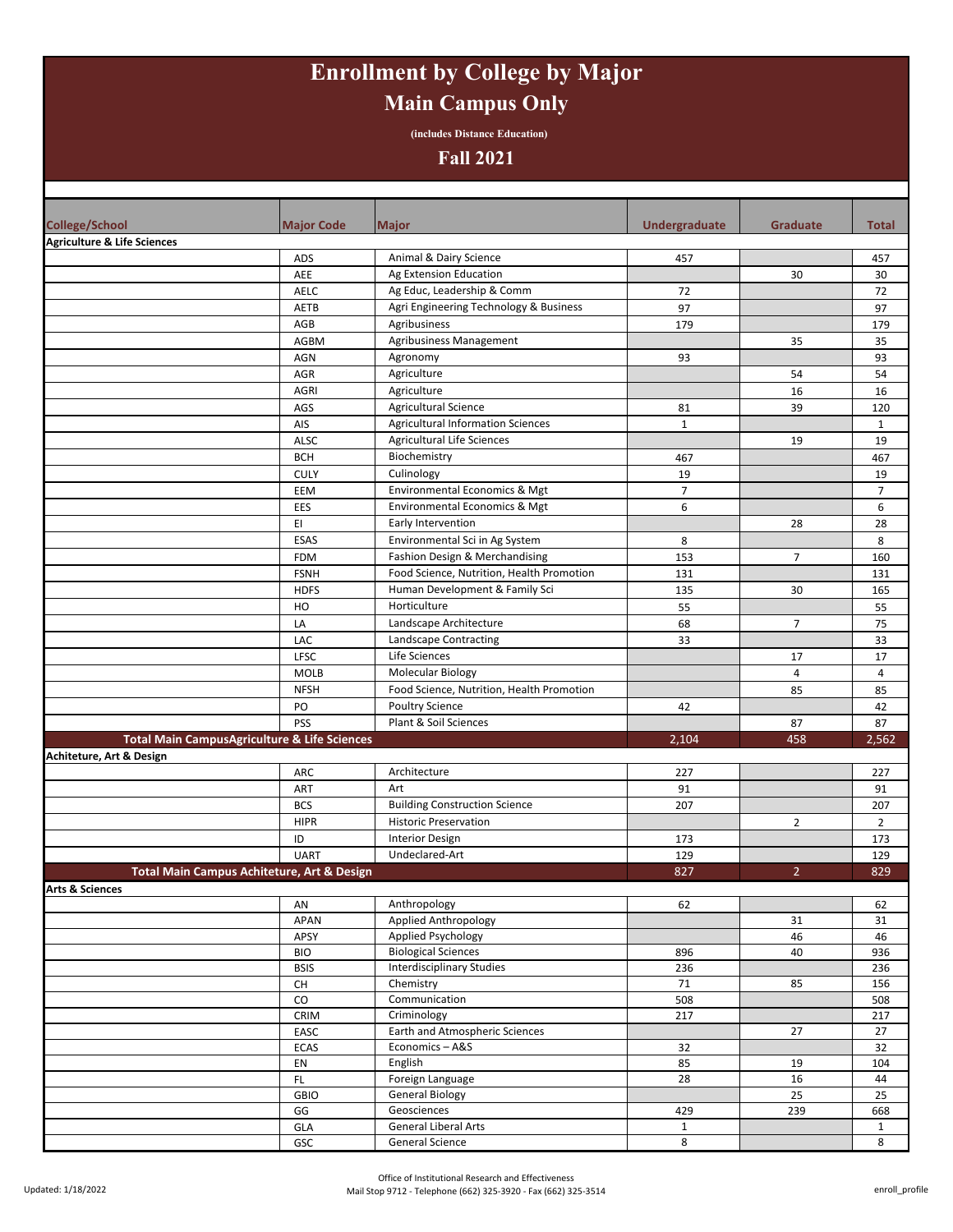# **Enrollment by College by Major Main Campus Only**

**(includes Distance Education)**

#### **Fall 2021**

| <b>College/School</b>             | <b>Major Code</b>                            | <b>Major</b>                                                  | Undergraduate | <b>Graduate</b>      | <b>Total</b>   |
|-----------------------------------|----------------------------------------------|---------------------------------------------------------------|---------------|----------------------|----------------|
|                                   | HI                                           | History                                                       | 88            | 54                   | 142            |
|                                   | MA                                           | Mathematics                                                   | 90            | 9                    | 99             |
|                                   | <b>MASC</b>                                  | <b>Mathematical Sciences</b>                                  |               | 24                   | 24             |
|                                   | <b>MEDT</b>                                  | <b>Medical Technology</b>                                     | 50            |                      | 50             |
|                                   | <b>MIC</b>                                   | Microbiology                                                  | 100           |                      | 100            |
|                                   | MU                                           | Music                                                         | 33            |                      | 33             |
|                                   | PH                                           | Physics                                                       | 26            | 32                   | 58             |
|                                   | PPA                                          | Public Policy & Administration                                |               | 36                   | 36             |
|                                   | PR                                           | Philosophy                                                    | 17            |                      | 17             |
|                                   | PRIS                                         | Pre-Interdisciplinary Studies<br><b>Political Science</b>     | 105           |                      | 105            |
|                                   | PS<br><b>PSPA</b>                            | Public Policy & Admin-PhD                                     | 211           | $\overline{7}$<br>35 | 218<br>35      |
|                                   | PSY                                          | Psychology                                                    | 858           |                      | 858            |
|                                   | <b>SO</b>                                    | Sociology                                                     | 34            | 32                   | 66             |
|                                   | <b>ST</b>                                    | Statistics                                                    |               | $\overline{2}$       | $\overline{2}$ |
|                                   | SW                                           | Social Work                                                   | 116           |                      | 116            |
|                                   | <b>Total Main Campus Arts &amp; Sciences</b> |                                                               | 4,301         | 759                  | 5,060          |
| <b>Business</b>                   |                                              |                                                               |               |                      |                |
|                                   | ACC                                          | Accounting                                                    | 405           | 45                   | 450            |
|                                   | BA                                           | <b>Business Administration</b>                                |               | 462                  | 462            |
|                                   | <b>BIS</b>                                   | <b>Business Information Systems</b>                           | 133           |                      | 133            |
|                                   | <b>BUAD</b>                                  | <b>Business Administration</b>                                | 1,104         |                      | 1,104          |
|                                   | <b>BUSI</b>                                  | <b>Business Administration - MR</b>                           | $\mathbf{1}$  | 4                    | 5              |
|                                   | ECO                                          | <b>Business Economics</b>                                     | 83            |                      | 83             |
|                                   | <b>FINA</b>                                  | Finance                                                       | 379           |                      | 379            |
|                                   | <b>INFS</b>                                  | <b>Information Systems</b>                                    |               | 44                   | 44             |
|                                   | <b>MGT</b>                                   | Management                                                    | 126           |                      | 126            |
|                                   | <b>MKT</b>                                   | Marketing                                                     | 585           |                      | 585            |
|                                   | PM                                           | <b>Project Management</b>                                     |               | 98                   | 98             |
|                                   | SCLO                                         | Supply Chain Logisitics                                       | 43            |                      | 43             |
|                                   |                                              |                                                               |               |                      |                |
|                                   | <b>TAX</b>                                   | Taxation                                                      |               | 13                   | 13             |
| <b>Total Main Campus Business</b> |                                              |                                                               | 2,859         | 666                  | 3,525          |
| <b>Education</b>                  |                                              |                                                               |               |                      |                |
|                                   | <b>CED</b>                                   | <b>Community College Education</b>                            |               | 14                   | 14             |
|                                   | <b>CIED</b>                                  | Curriculum & Instruction                                      |               | 25                   | 25             |
|                                   | COE                                          | <b>Counselor Education</b>                                    |               | 60                   | 60             |
|                                   | COED                                         | <b>Counselor Education</b>                                    |               | 14                   | 14             |
|                                   | <b>EDAD</b>                                  | Elementary, Middle & Sec Educ Admin                           |               | 6                    | 6              |
|                                   | EDLD                                         | <b>Educational Leadership</b>                                 |               | 111                  | 111            |
|                                   | <b>EDUC</b>                                  | Education                                                     |               | 42                   | 42             |
|                                   | <b>ELED</b>                                  | <b>Elementary Education</b>                                   | 637           | 9                    | 646            |
|                                   | EPY                                          | <b>Educational Psychology</b>                                 | 191           | 71                   | 262            |
|                                   | EXAR                                         | <b>Special Education Alternate Route</b>                      |               | 89                   | 89             |
|                                   | EXED                                         | <b>Special Education</b>                                      | 89            | $\overline{7}$       | 96             |
|                                   | <b>INDT</b>                                  | <b>Industrial Technology</b>                                  | 184           |                      | 184            |
|                                   | <b>ISWD</b>                                  | Instruct. Sys & Workforce Dev                                 |               | 63                   | 63             |
|                                   | IT                                           | <b>Instructional Technology</b>                               |               | 32                   | 32             |
|                                   | <b>ITS</b>                                   | <b>Information Tech Services</b>                              | 74            |                      | 74             |
|                                   | KINE                                         | Kinesiology                                                   | 1,148         | 67                   | 1,215          |
|                                   | MUED                                         | <b>Music Education</b>                                        | 119           | $\overline{2}$       | 121            |
|                                   | PHCE                                         | Counseling Mental Health Coun.                                |               | 3                    | 3              |
|                                   | PHCL                                         | Community College Leadership                                  |               | 26                   | 26             |
|                                   | PHSE                                         | Counseling-Student Counseling                                 |               | $\overline{4}$       | 4              |
|                                   | SEED                                         | Secondary Education                                           | 240           | 11                   | 251            |
|                                   | STAR<br>WEL                                  | Secondary Teacher Alt Route<br>Workforce Education Leadership |               | 172<br>40            | 172<br>40      |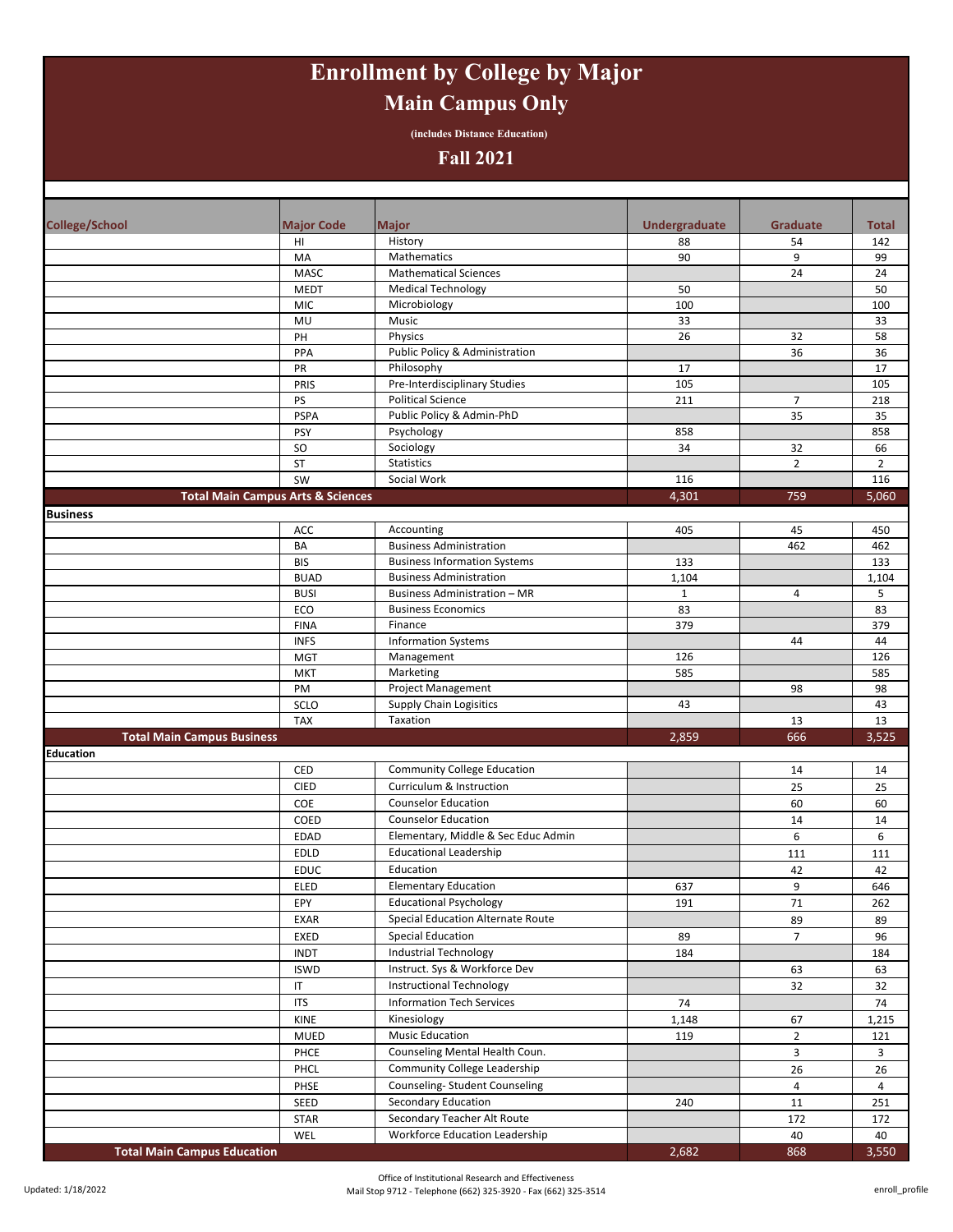# **Enrollment by College by Major Main Campus Only**

**(includes Distance Education)**

#### **Fall 2021**

| <b>College/School</b>                     | <b>Major Code</b>                            | <b>Major</b>                           | Undergraduate  | <b>Graduate</b> | <b>Total</b>   |
|-------------------------------------------|----------------------------------------------|----------------------------------------|----------------|-----------------|----------------|
| <b>Engineering</b>                        |                                              |                                        |                |                 |                |
|                                           | ASE                                          | Aerospace Engineering                  | 424            | 22              | 446            |
|                                           | <b>BE</b>                                    | <b>Biological Engineering</b>          | 48             | $\overline{3}$  | 51             |
|                                           | <b>BME</b>                                   | <b>Biomedical Engineering</b>          | 317            | 14              | 331            |
|                                           | CE                                           | Civil Engineering                      | 481            | 67              | 548            |
|                                           | CHE                                          | <b>Chemical Engineering</b>            | 328            | 5               | 333            |
|                                           | <b>CME</b>                                   | <b>Computational Engineering</b>       |                | 38              | 38             |
|                                           | CPE                                          | <b>Computer Engineering</b>            | 209            |                 | 209            |
|                                           | <b>CS</b>                                    | <b>Computer Science</b>                | 403            | 98              | 501            |
|                                           | <b>CYSO</b>                                  | <b>Cyber Security &amp; Operations</b> | 23             | 6               | 29             |
|                                           | <b>ECPE</b>                                  | Electrical & Computer Engineering      |                | 144             | 144            |
|                                           | EE                                           | <b>Electrical Engineering</b>          | 317            |                 | 317            |
|                                           | <b>ENGR</b>                                  | Engineering                            |                | 202             | 202            |
|                                           | ΙE                                           | Industrial Engineering                 | 234            |                 | 234            |
|                                           | <b>ISE</b>                                   | Industrial and Systems Engineering     |                | 109             | 109            |
|                                           | ME                                           | <b>Mechanical Engineering</b>          | 902            | 82              | 984            |
|                                           | PTE                                          | Petroleum Engineering                  | 54             |                 | 54             |
|                                           | <b>SE</b>                                    | Software Engineering                   | 143            |                 | 143            |
|                                           | <b>UENG</b>                                  | <b>Engineering Undeclared</b>          | 10             |                 | 10             |
| <b>Total Main Campus Engineering</b>      |                                              |                                        | 3,893          | 790             | 4,683          |
| <b>Forest Resources</b>                   |                                              |                                        |                |                 |                |
|                                           | CONE                                         | <b>Conservation Education</b>          |                | 8               | 8              |
|                                           | FO                                           | Forestry                               | 115            | 33              | 148            |
|                                           | FOR                                          | <b>Forest Resources</b>                |                | 56              | 56             |
|                                           | <b>NREC</b>                                  | Nat Res & Envir Conservation           | 15             |                 | 15             |
|                                           | SBP                                          | Sustainable Bioproducts                | $\overline{7}$ |                 | $\overline{7}$ |
|                                           | SBPG                                         | Sustainable Bioproducts - Graduate     |                | $\overline{7}$  | $\overline{7}$ |
|                                           | <b>WFA</b>                                   | Wildlife, Fisheries and Aqua           | 292            | 40              | 332            |
| <b>Total Main Campus Forest Resources</b> |                                              |                                        | 429            | 144             | 573            |
| <b>Veterinary Medicine</b>                |                                              |                                        |                |                 |                |
|                                           | *CVM                                         | <b>Veterinary Medicine</b>             |                | 398             | 398            |
|                                           | <b>ENVT</b>                                  | <b>Environmental Toxicology</b>        |                | 3               | 3              |
|                                           | <b>VBMS</b>                                  | Veterinary Biomedical Science          |                | 24              | 24             |
|                                           | <b>VMS</b>                                   | <b>Veterinary Medical Science</b>      |                | 22              | 22             |
|                                           | <b>VMT</b>                                   | <b>Veterinary Medical Technology</b>   | 65             |                 | 65             |
|                                           | <b>Total Main Campus Veterinary Medicine</b> |                                        | 65             | 447             | 512            |
| Other                                     |                                              |                                        |                |                 |                |
|                                           | APSI                                         | <b>Applied Science</b>                 | 123            |                 | 123            |
|                                           | ATS                                          | <b>Academic Talented</b>               | 68             |                 | 68             |
|                                           | COMB                                         | <b>Computational Biology</b>           |                | 8               | 8              |
|                                           | SND                                          | Special Non-Degree                     | 29             |                 | 29             |
|                                           | <b>UNC</b>                                   | Unclassified - Graduate                |                | 85              | 85             |
|                                           | <b>UND</b>                                   | Undeclared - Undergraduates            | 740            |                 | 740            |
|                                           | <b>USTU</b>                                  | <b>University Studies</b>              | 33             |                 | 33             |
| <b>Total Main Campus Other</b>            |                                              |                                        | 993            | 93              | 1,086          |
| <b>Total Main Campus</b>                  |                                              |                                        | 18,153         | 4,227           | 22,380         |

\*Professional students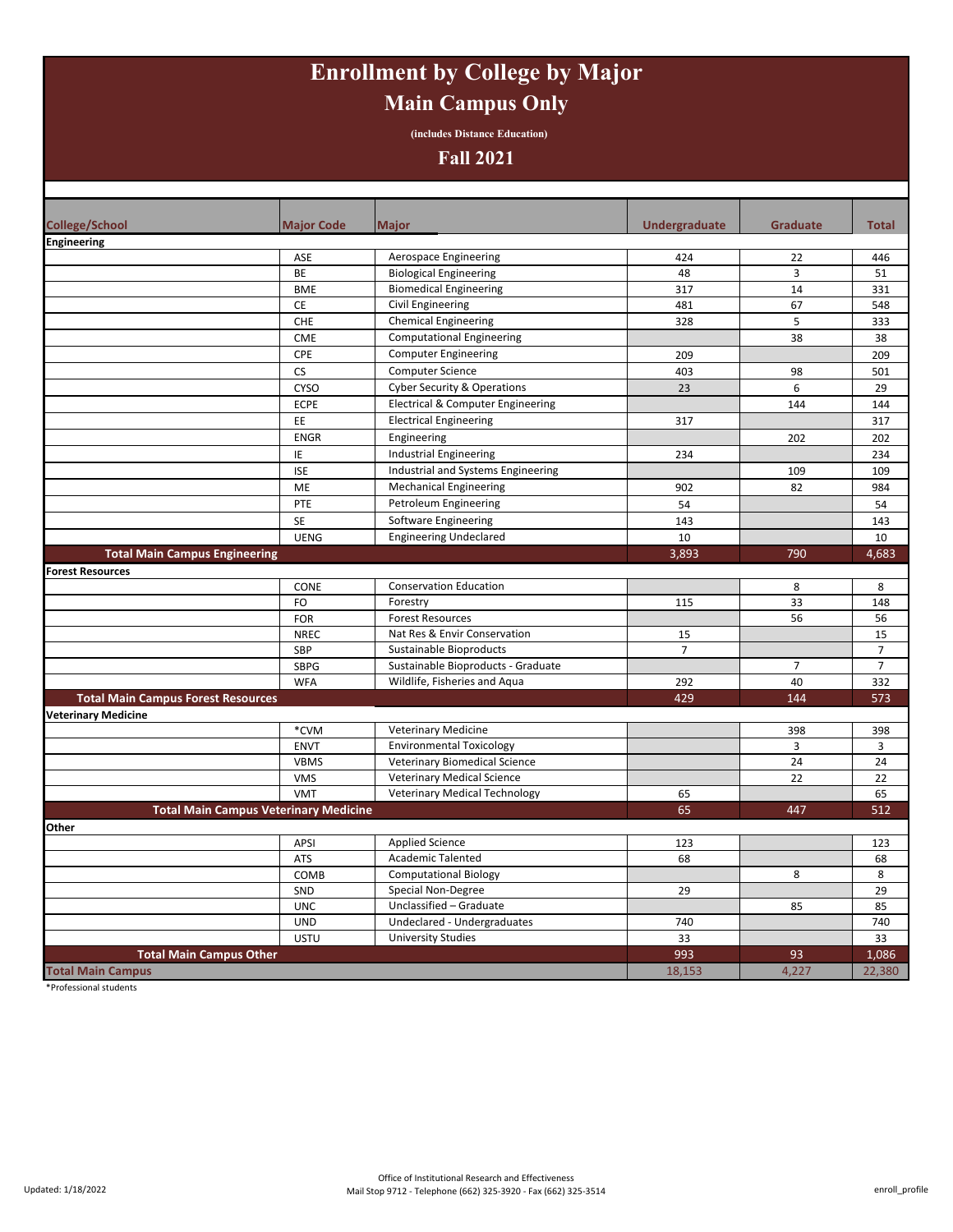# **Composite ACT Score**

### **First-time Freshmen**

**(includes Distance Education)**

#### **Fall 2021**

| <b>Test Score</b>        | <b>Male</b>    | <b>Female</b> | <b>Black</b>   | *Other         | <b>White</b> | In-state       | <b>Out-of-State</b> | <b>Outside the U.S.</b> |
|--------------------------|----------------|---------------|----------------|----------------|--------------|----------------|---------------------|-------------------------|
|                          |                |               |                |                |              |                |                     |                         |
| 11                       | $\mathbf{1}$   | $\mathbf{1}$  | $\overline{2}$ | $\Omega$       | 0            | $\mathbf{1}$   | $\mathbf{1}$        | 0                       |
| 12                       | $\overline{2}$ | 4             | 6              | 0              | 0            | $\overline{2}$ | 4                   | 0                       |
| 13                       | 5              | 12            | 13             | 0              | 4            | 12             | 5                   | $\mathbf 0$             |
| 14                       | 13             | 16            | 19             | $\overline{2}$ | 8            | 15             | 14                  | 0                       |
| 15                       | 24             | 28            | 32             | 6              | 14           | 39             | 12                  | $\mathbf{1}$            |
| 16                       | 28             | 46            | 51             | 5              | 18           | 54             | 18                  | $\overline{2}$          |
| 17                       | 48             | 47            | 48             | 10             | 37           | 56             | 39                  | 0                       |
| 18                       | 52             | 72            | 51             | 17             | 56           | 78             | 46                  | $\mathbf 0$             |
| 19                       | 54             | 87            | 53             | 8              | 80           | 90             | 50                  | $\mathbf 1$             |
| 20                       | 80             | 96            | 55             | 19             | 102          | 134            | 41                  | $\mathbf{1}$            |
| 21                       | 98             | 109           | 58             | 17             | 132          | 146            | 60                  | $\mathbf 1$             |
| 22                       | 81             | 123           | 38             | 25             | 141          | 123            | 78                  | $\overline{3}$          |
| 23                       | 102            | 94            | 41             | 12             | 143          | 121            | 75                  | 0                       |
| 24                       | 85             | 135           | 22             | 28             | 170          | 119            | 101                 | $\mathsf 0$             |
| 25                       | 93             | 105           | 20             | 24             | 154          | 121            | 77                  | 0                       |
| 26                       | 85             | 112           | 18             | 18             | 161          | 104            | 92                  | $\mathbf{1}$            |
| 27                       | 87             | 124           | 14             | 23             | 174          | 113            | 96                  | $\overline{2}$          |
| 28                       | 68             | 92            | $\overline{7}$ | 13             | 140          | 85             | 73                  | $\overline{2}$          |
| 29                       | 59             | 79            | 10             | 14             | 114          | 74             | 64                  | 0                       |
| 30                       | 112            | 95            | 11             | 10             | 186          | 113            | 92                  | $\overline{2}$          |
| 31                       | 102            | 83            | 8              | 23             | 154          | 117            | 67                  | $\mathbf{1}$            |
| 32                       | 72             | 65            | 3              | 20             | 114          | 76             | 58                  | 3                       |
| 33                       | 62             | 56            | 4              | 17             | 97           | 55             | 61                  | $\overline{2}$          |
| 34                       | 83             | 38            | $\overline{2}$ | 12             | 107          | 70             | 48                  | 3                       |
| 35                       | 47             | 20            | $\overline{2}$ | $\overline{7}$ | 58           | 38             | 27                  | $\overline{2}$          |
| 36                       | 13             | 3             | 0              | $\mathbf{1}$   | 15           | 9              | $\overline{7}$      | $\mathbf 0$             |
| <b>Total</b>             | 1,556          | 1,742         | 588            | 331            | 2,379        | 1,965          | 1,306               | 27                      |
| <b>Average ACT Score</b> | 25.7           | 24.6          | 20.4           | 25.5           | 26.3         | 24.7           | 25.7                | 27.2                    |

\* Other includes American Indian, Asian, Hispanic, Multiracial and Native Hawaiian

Total numer of First-time Entering Freshmen - Fall 2021=3,388 Overall ACT Average Score for First-time Entering Freshmen=25.13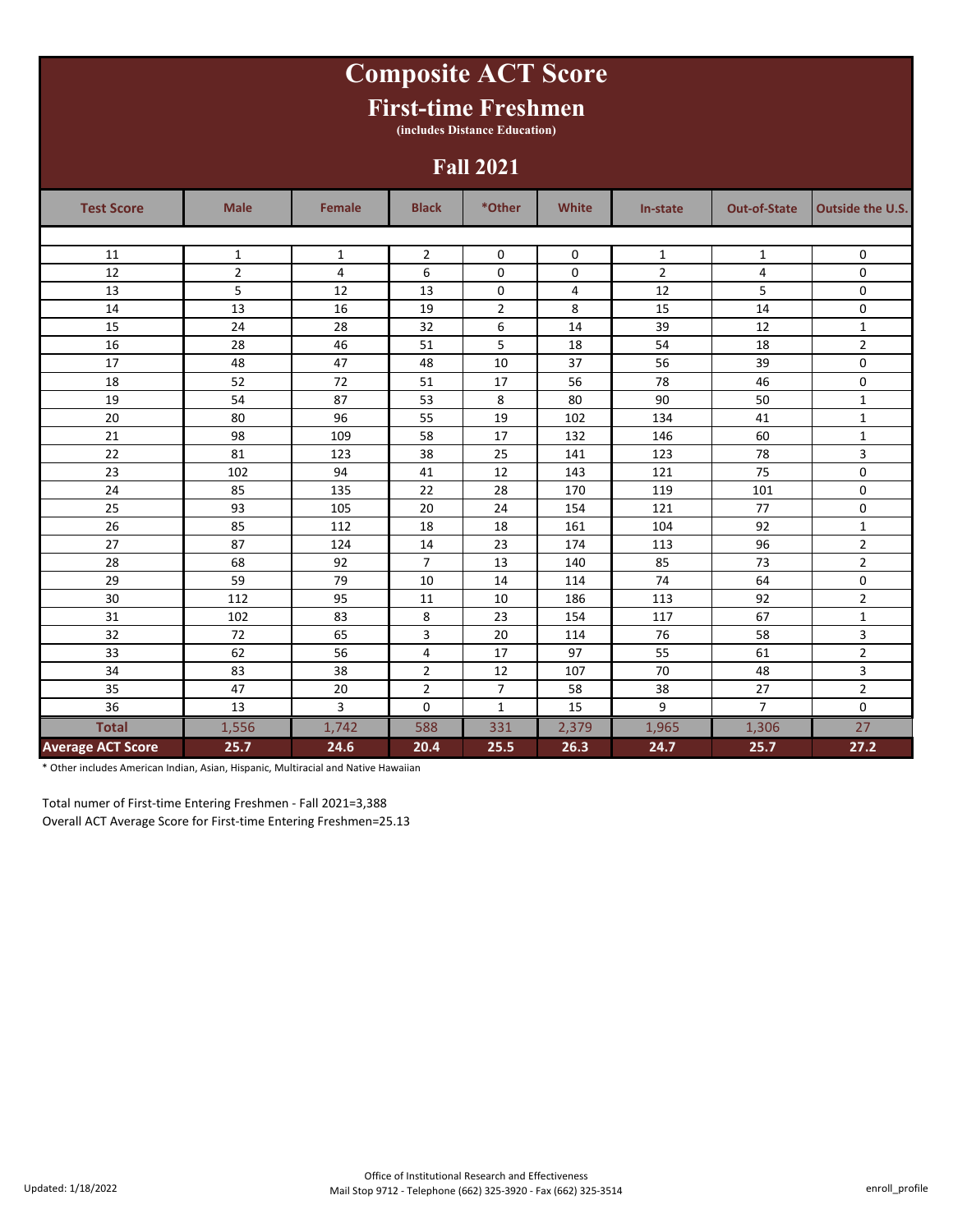# **Composite ACT Score**

### **First-time Freshmen**

**(includes Distance Education)**

**Fall 2021**

| <b>Test Score</b>        | <b>Agriculture &amp; Life</b><br><b>Sciences</b> | Architecture, Art &<br><b>Design</b> | <b>Arts &amp; Sciences</b> | <b>Business</b> | <b>Education</b> | <b>Engineering</b> | <b>Forest</b><br><b>Resources</b> | *Other         |
|--------------------------|--------------------------------------------------|--------------------------------------|----------------------------|-----------------|------------------|--------------------|-----------------------------------|----------------|
|                          |                                                  |                                      |                            |                 |                  |                    |                                   |                |
| 11                       | 0                                                | $\mathbf 0$                          | 0                          | 0               | 0                | 0                  | $\mathbf 0$                       | $\overline{2}$ |
| 12                       | 0                                                | 0                                    | 3                          | $\mathbf{1}$    | $\mathbf 0$      | $\mathbf 0$        | $\mathbf 0$                       | $\overline{2}$ |
| 13                       | $\mathbf{1}$                                     | 0                                    | $\overline{4}$             | $1\,$           | $\mathbf{1}$     | $\mathbf 0$        | 0                                 | 10             |
| 14                       | 3                                                | $\mathbf{1}$                         | 8                          | $\mathbf{1}$    | 4                | 0                  | 0                                 | 12             |
| 15                       | $\overline{4}$                                   | $\mathbf{1}$                         | 11                         | 9               | 10               | $\mathbf 0$        | $\overline{2}$                    | 15             |
| 16                       | 8                                                | 3                                    | 22                         | 13              | 10               | $\mathbf 0$        | 4                                 | 14             |
| 17                       | 11                                               | $\overline{2}$                       | 24                         | 12              | 8                | 3                  | 1                                 | 34             |
| 18                       | 16                                               | 4                                    | 27                         | 18              | 19               | 5                  | $\mathbf{1}$                      | 34             |
| 19                       | 19                                               | 6                                    | 38                         | 22              | 12               | $\overline{7}$     | 5                                 | 32             |
| 20                       | 33                                               | 10                                   | 38                         | 32              | 20               | 14                 | $\mathbf 0$                       | 29             |
| 21                       | 28                                               | 9                                    | 48                         | 40              | 24               | 23                 | 4                                 | 31             |
| 22                       | 25                                               | 16                                   | 48                         | 39              | 28               | 22                 | 6                                 | 20             |
| 23                       | 21                                               | 16                                   | 48                         | 33              | 23               | 36                 | 6                                 | 13             |
| 24                       | 30                                               | 16                                   | 57                         | 42              | 16               | 39                 | 5                                 | 15             |
| 25                       | 24                                               | 15                                   | 48                         | 24              | 23               | 54                 | 5                                 | 5              |
| 26                       | 24                                               | 8                                    | 41                         | 34              | 16               | 56                 | $\overline{7}$                    | 11             |
| 27                       | 22                                               | 19                                   | 49                         | 24              | 23               | 60                 | 6                                 | 8              |
| 28                       | 22                                               | 8                                    | 33                         | 15              | 15               | 57                 | 1                                 | 9              |
| 29                       | 21                                               | $\overline{7}$                       | 32                         | 16              | 12               | 37                 | 3                                 | 10             |
| 30                       | 22                                               | 9                                    | 47                         | 14              | 15               | 85                 | 8                                 | $\overline{7}$ |
| 31                       | 14                                               | $\overline{7}$                       | 39                         | 18              | 11               | 90                 | 3                                 | 3              |
| 32                       | 15                                               | 3                                    | 20                         | 15              | 4                | 71                 | 4                                 | 5              |
| 33                       | 15                                               | 0                                    | 20                         | 13              | 9                | 50                 | 5                                 | 6              |
| 34                       | 11                                               | 5                                    | 13                         | 11              | 3                | 74                 | 0                                 | 4              |
| 35                       | 5                                                | 3                                    | 6                          | $\mathbf{1}$    | 3                | 48                 | 0                                 | $\mathbf{1}$   |
| 36                       | 0                                                | 0                                    | $\overline{2}$             | $\overline{2}$  | $\mathbf 0$      | 11                 | 0                                 | 1              |
| <b>Total</b>             | 394                                              | 168                                  | 726                        | 450             | 309              | 842                | 76                                | 333            |
| <b>Average ACT Score</b> | 24.7                                             | 24.8                                 | 24.4                       | 24.0            | 23.7             | 28.8               | 25.1                              | 20.9           |

\* Other includes Academic Affairs and Special Non-Degree

Total numer of First-time Entering Freshmen - Fall 2021=3,388 Overall ACT Average Score for First-time Entering Freshmen=25.13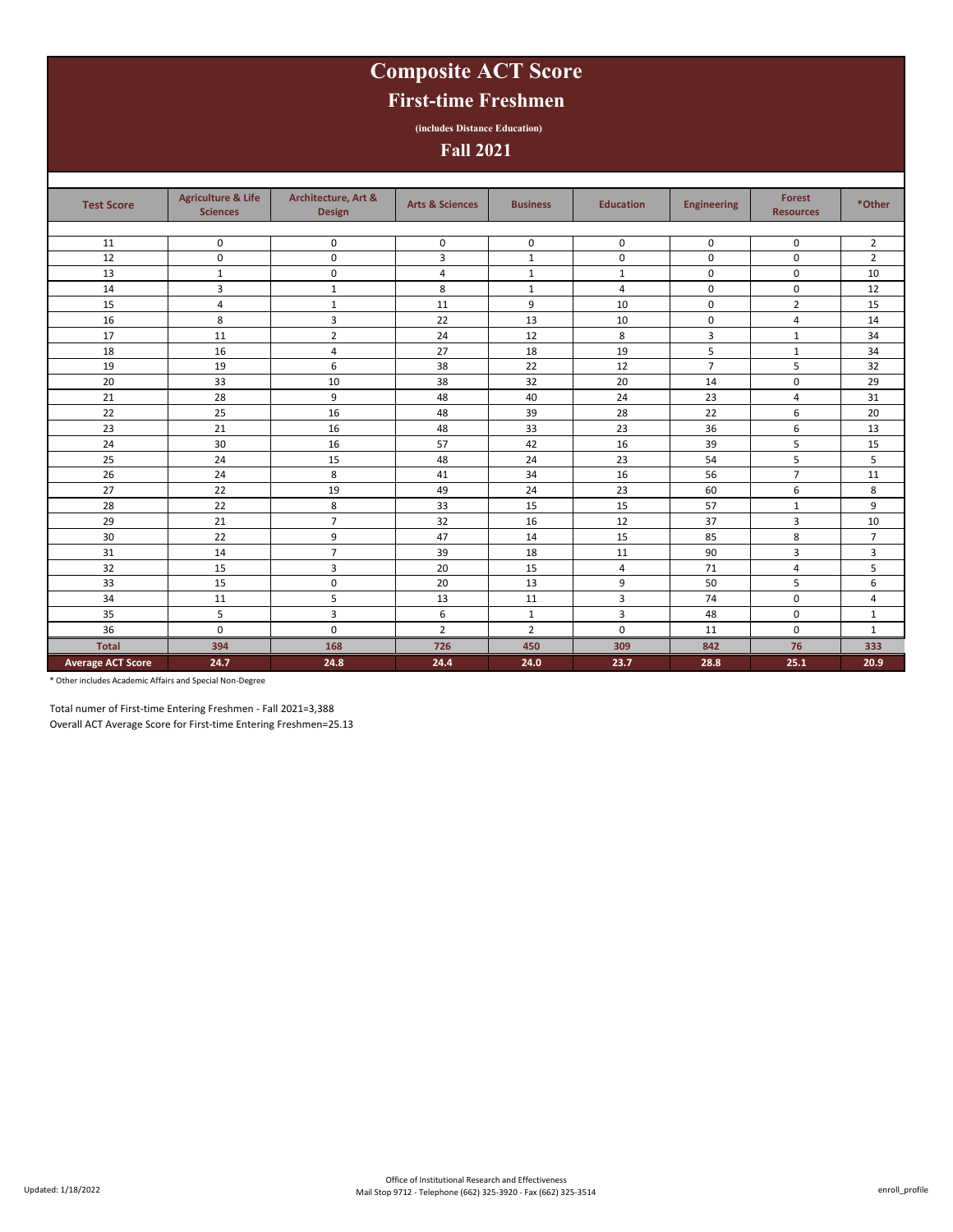# **Fall 2021 Mississippi State University Student Enrollment Profile**

**Meridian**

*Office of Institutional Research and Effectiveness*

| <b>SUMMARY</b>                                                            |                       | <b>ENROLLMENT CHARACTERISTICS</b> |                                  |                       |                  |                |
|---------------------------------------------------------------------------|-----------------------|-----------------------------------|----------------------------------|-----------------------|------------------|----------------|
| * Total (based on duplicated) student enrollment for Meridian is 897.     |                       |                                   |                                  |                       |                  |                |
|                                                                           |                       |                                   |                                  | <b>Undergraduates</b> | <b>Graduates</b> | Total          |
| <b>CURRENT REGISTRATION</b>                                               |                       |                                   | Class                            |                       |                  |                |
| <b>Undergraduates</b>                                                     |                       |                                   | Freshmen                         | 27                    |                  | 27             |
| First-time Freshmen                                                       |                       | 11                                | Sophomore                        | 64                    |                  | 64             |
| Returning                                                                 |                       | 463                               | Junior                           | 204                   |                  | 204            |
| Readmitted                                                                |                       | 22                                | Senior                           | 317                   |                  | 317            |
| <b>New Transfers</b>                                                      |                       | 114                               | Master                           |                       | 252              | 252            |
| Non-Formula Student 21 and Over                                           |                       | 1                                 | <b>Educational Specialist</b>    |                       | 32               | 32             |
| Complete to Compete                                                       |                       | $\mathbf{1}$                      | Doctoral                         |                       | $\mathbf{1}$     | $\mathbf{1}$   |
| <b>Meridian Undergraduates</b>                                            |                       | 612                               | <b>Total Enrollment</b>          | 612                   | 285              | 897            |
| <b>Graduate Students</b>                                                  |                       |                                   | Gender                           |                       |                  |                |
| New Graduate                                                              |                       | 35                                | Female                           | 391                   | 210              | 601            |
| Returning                                                                 |                       | 250                               | Male                             | 221                   | 75               | 296            |
| <b>Meridian Graduates</b>                                                 |                       | 285                               | <b>Total Enrollment</b>          | 612                   | 285              | 897            |
| <b>Total Meridian Enrollment</b>                                          |                       | 897                               |                                  |                       |                  |                |
|                                                                           |                       |                                   | Race                             |                       |                  |                |
| <b>By College</b>                                                         |                       |                                   | Am Indian/Alaskan Native         | 13                    | 8                | 21             |
|                                                                           | <b>Undergraduates</b> | <b>Graduates</b>                  | Asian                            | $\overline{4}$        | $\mathbf{1}$     | 5              |
| Agriculture & Life Sciences                                               | 29                    |                                   | <b>Black or African American</b> | 152                   | 129              | 281            |
| Architecture, Art & Design                                                | 19                    |                                   | Native Hawaiian/Pacific Isld     | $\overline{2}$        | $\mathbf 0$      | $\overline{2}$ |
| Arts & Sciences                                                           | 169                   | $\overline{2}$                    | White                            | 395                   | 122              | 517            |
| <b>Business</b>                                                           | 125                   | 34                                | Hispanic                         | 20                    | 6                | 26             |
| Education                                                                 | 198                   | 229                               | Multiracial                      | 15                    | 6                | 21             |
| Engineering                                                               | $\overline{7}$        |                                   | Race Ethnic Unknown              | 11                    | 13               | 24             |
| Forest Resources                                                          | $\overline{4}$        |                                   | <b>Total Enrollment</b>          | 612                   | 285              | 897            |
| <b>Veterinary Medicine</b>                                                | $\mathbf{1}$          |                                   |                                  |                       |                  |                |
| *Other                                                                    | 60                    | 20                                | Age                              |                       |                  |                |
| <b>Totals</b>                                                             | 612                   | 285                               | 18 and 19                        | 49                    | 0                | 49             |
| <b>Total Meridian Enrollment</b>                                          | 897                   |                                   | 20 and 21                        | 226                   | $\mathbf{1}$     | 227            |
| * Other includes Academic Affairs, Graduate School and Special Non-Degree |                       |                                   | 22 to 24                         | 174                   | 41               | 215            |
|                                                                           |                       |                                   | 25 to 29                         | 60                    | 67               | 127            |
|                                                                           |                       |                                   | 30 to 34                         | 30                    | 37               | 67             |

**Residency**

35 to 39 28 31 59 40 to 49 33 64 97 50 to 64 50 to 64 50 65 and Over 1 1 5 6 **Total Enrollment 897**

28

5 39 64

31

**285**

14 2

**612 285**

In-State 19 | 520 | 269 | 789 Out-of-State 103 Outside the U.S. 2 3 3 2  **Meridian Enrollment 897**

520 269

1 11 33

**612**

89

3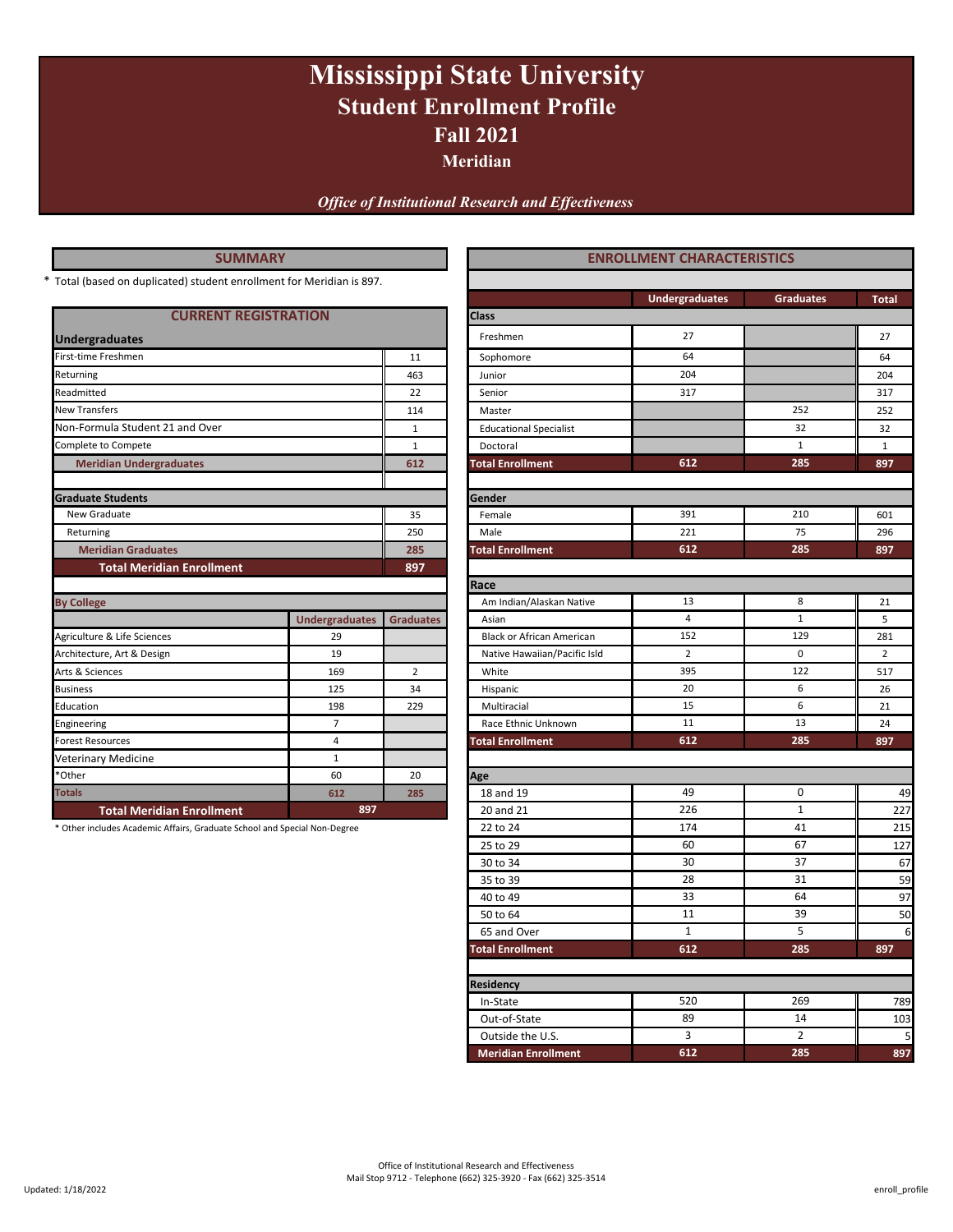# **Mississippi State University Student Enrollment Profile Fall 2021**

**Distance Education**

*Office of Institutional Research and Effectiveness*

| <b>SUMMARY</b>                                                            | <b>ENROLLMENT CHARACTERISTICS</b> |                  |                                  |                       |                  |              |  |
|---------------------------------------------------------------------------|-----------------------------------|------------------|----------------------------------|-----------------------|------------------|--------------|--|
| * Total student enrollment for Distance Education is 3,005.               |                                   |                  |                                  |                       |                  |              |  |
| <b>CURRENT REGISTRATION</b>                                               |                                   |                  |                                  | <b>Undergraduates</b> | <b>Graduates</b> | <b>Total</b> |  |
| <b>Undergraduates</b>                                                     |                                   |                  | <b>Class</b>                     |                       |                  |              |  |
| First-time Freshmen                                                       |                                   | 24               | Freshmen                         | 89                    |                  | 89           |  |
| Returning                                                                 |                                   | 803              | Sophomore                        | 91                    |                  | 91           |  |
| Readmitted                                                                |                                   | 71               | Junior                           | 389                   |                  | 389          |  |
| <b>New Transfer</b>                                                       |                                   | 319              | Senior                           |                       | 695              |              |  |
| Transient                                                                 |                                   | $\mathbf{1}$     | Master                           |                       | 1,493            | 1,493        |  |
| Non-Formula Student 21 and Over                                           |                                   | 20               | Doctoral                         |                       | 248              | 248          |  |
| Complete to Compete                                                       |                                   | 13               | <b>Total Enrollment</b>          | 1,264<br>1,741        |                  |              |  |
| Other                                                                     |                                   | 13               |                                  |                       |                  |              |  |
| <b>Distance Education Undergraduates</b>                                  |                                   | 1,264            | Gender                           |                       |                  |              |  |
|                                                                           |                                   |                  | Female                           | 801                   | 857              | 1,658        |  |
| <b>Graduate Students</b>                                                  |                                   |                  | Male                             | 463                   | 884              | 1,347        |  |
| New Graduate                                                              |                                   | 377              | <b>Total Enrollment</b>          | 1,264                 | 1,741            | 3,005        |  |
| Returning                                                                 | 1,364                             |                  |                                  |                       |                  |              |  |
| <b>Distance Education Graduates</b>                                       |                                   | 1,741            | Race                             |                       |                  |              |  |
| <b>Total Distance Education Enrollment</b>                                |                                   | 3,005            | Am Indian/Alaskan Native         | 9                     | $\overline{7}$   | 16           |  |
|                                                                           |                                   |                  | Asian                            | 10                    | 52               | 62           |  |
| <b>By College</b>                                                         |                                   |                  | <b>Black or African American</b> | 281                   | 320              | 601          |  |
|                                                                           | <b>Undergraduates</b>             | <b>Graduates</b> | Native Hawaiian/Pacific Isld     | $\overline{2}$        | 1                | 3            |  |
| Agriculture & Life Sciences                                               | 4                                 | 90               | White                            | 853                   | 1214             | 2,067        |  |
| Arts & Sciences                                                           | 637                               | 225              | Hispanic                         | 67                    | 85               | 152          |  |
| <b>Business</b>                                                           | 144                               | 541              | Multiracial                      | 28                    | 28               | 56           |  |
| Education                                                                 | 266                               | 445              | Race Ethnic Unknown              | 14                    | 34               | 48           |  |
| Engineering                                                               | 0                                 | 370              | <b>Total Enrollment</b>          | 1,264                 | 1,741            | 3,005        |  |
| <b>Forest Resources</b>                                                   | $\Omega$                          | 23               |                                  |                       |                  |              |  |
| *Other                                                                    | 213                               | 47               | Age                              |                       |                  |              |  |
| <b>Totals</b>                                                             | 1,264                             | 1,741            | Under 18                         | $\overline{2}$        | $\mathbf 0$      |              |  |
| <b>Total Distance Education Enrollment</b>                                | 3,005                             |                  | 18 and 19                        | 33                    | $\mathbf 0$      | 33           |  |
| * Other includes Academic Affairs, Graduate School and Special Non-Degree |                                   |                  | 20 and 21                        | 137                   | 5                | 142          |  |
|                                                                           |                                   |                  | 22 to 24                         | 236                   | 252              | 488          |  |

**Residency**

25 to 29 **1 250** 250 **488 251 250** 30 to 34 **503 197 197** 306 **1** 503 35 to 39 **166** 219 assets and the set of the set of the set of the set of the set of the set of the set of the s 40 to 49 **180** 180 299 **1910** 180 50 to 64 **228** 

180

**Total Enrollment 3,005**

 $\ln$ -State 1699 | 888 | 811 | 1699 Out-of-State 1276 Outside the U.S. 26 000 130 **Total Enrollment 3,005**

372

4 26

888 811

166 219

3 4

60 168

250 488 197 306

**1,264 1,741**

**1,264 1,741**

299

65 and Over 2012 12:00:00 12:00:00 12:00:00 12:00:00 12:00:00 12:00:00 12:00:00 12:00:00 12:00:00 12:00:00 12:00:00 12:00:00 12:00:00 12:00:00 12:00:00 12:00:00 12:00:00 12:00:00 12:00:00 12:00:00 12:00:00 12:00:00 12:00:0